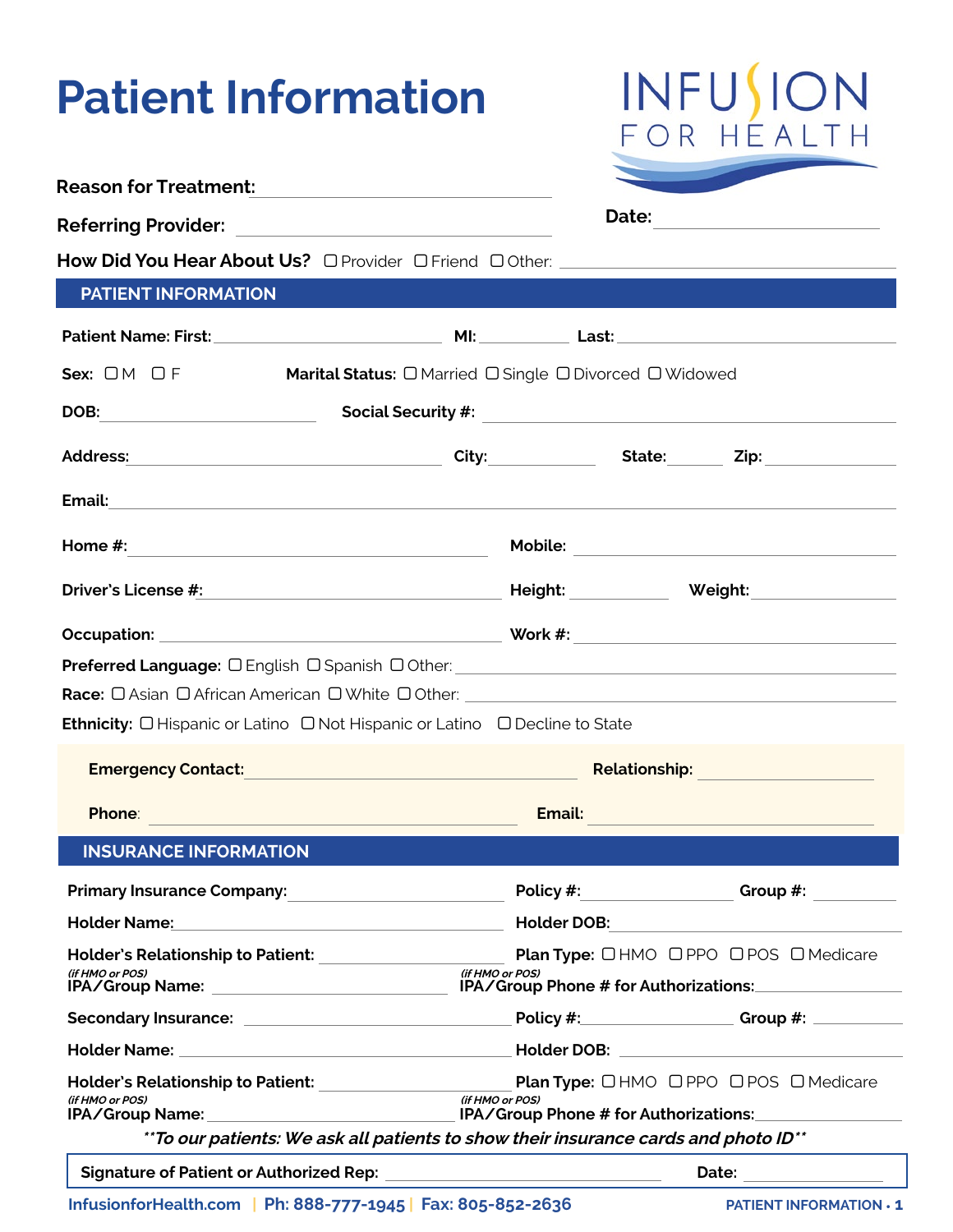# **Your Health Profile**

**Patient Name:**

#### **PLEASE LIST ANY ALLERGIES AND REACTIONS:**



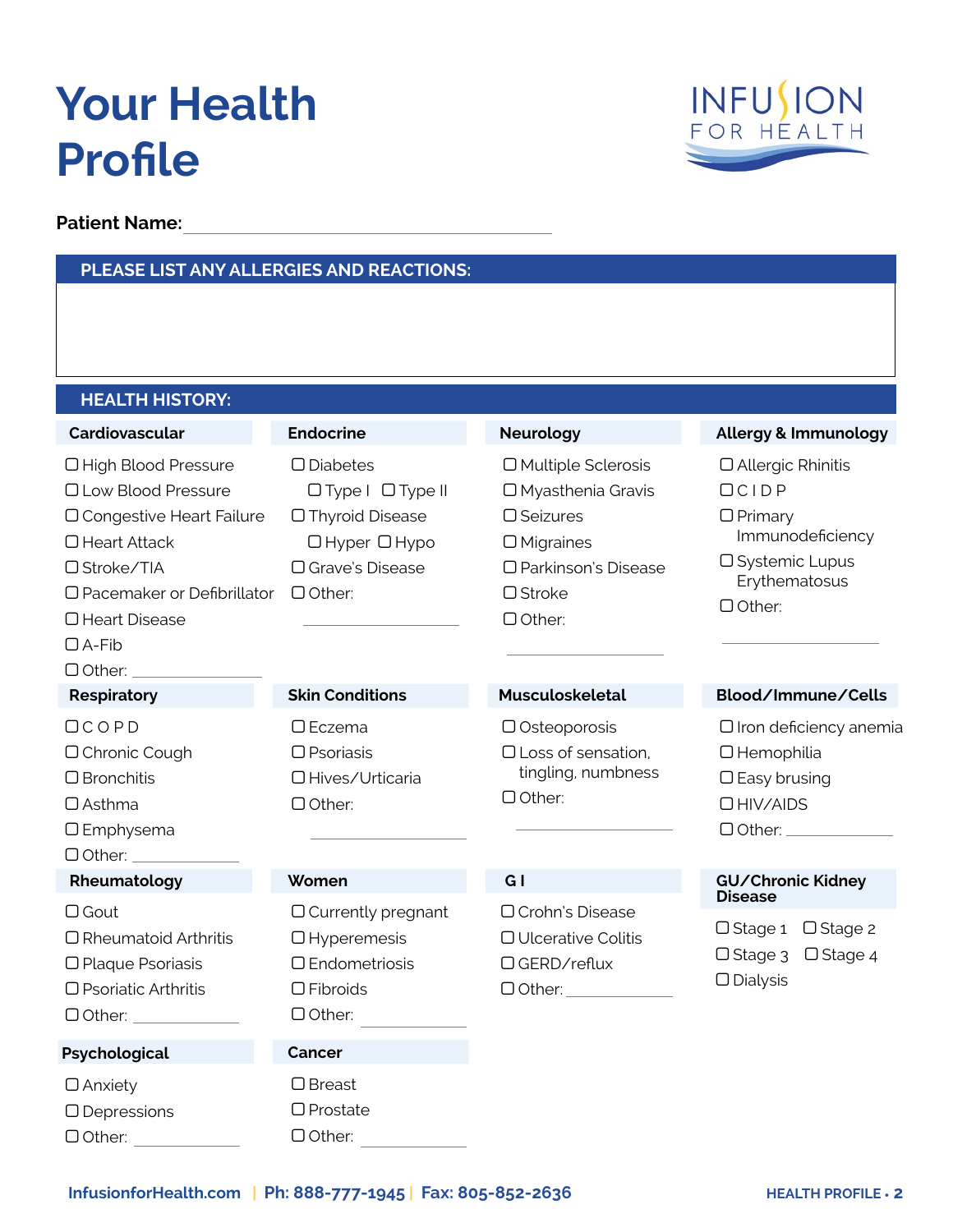### **Your Health Profile Continued...**



#### **Patient Name:**

#### **MEDICATIONS / SUPPLEMENTS / VITAMINS**

| Name: | Dose: | Frequency: |
|-------|-------|------------|
|       |       |            |
|       |       |            |
|       |       |            |
|       |       |            |
|       |       |            |
|       |       |            |

#### □ See Attached

| <b>INJURIES / ACCIDENTS / SURGERIES</b> |                     |  |  |
|-----------------------------------------|---------------------|--|--|
| Year:                                   | <b>Description:</b> |  |  |
|                                         |                     |  |  |
|                                         |                     |  |  |
|                                         |                     |  |  |

| <b>SMOKING / DRINKING</b>                                                                                     |                                                    |                                                            |                     |
|---------------------------------------------------------------------------------------------------------------|----------------------------------------------------|------------------------------------------------------------|---------------------|
| <b>Smoker?</b> $\Box$ No $\Box$ Yes                                                                           |                                                    | <b>Former Smoker?</b> $\Box$ No $\Box$ Yes <b>Pks/day:</b> | Age Quit: Age Ouit: |
|                                                                                                               | □ Cigarettes □ Cigar □ Vape □ Second Hand Exposure |                                                            |                     |
| <b>Drink Alcohol?</b> $\Box$ No $\Box$ Yes Type: $\Box$ Wine $\Box$ Beer $\Box$ Other <b>Drinks per week:</b> |                                                    |                                                            |                     |
|                                                                                                               |                                                    |                                                            | Frequency: Network  |
|                                                                                                               |                                                    |                                                            |                     |
| <b>Caffeine?</b> $\Box$ Coffee $\Box$ Tea $\Box$ Energy Drinks                                                |                                                    | How many a day?                                            |                     |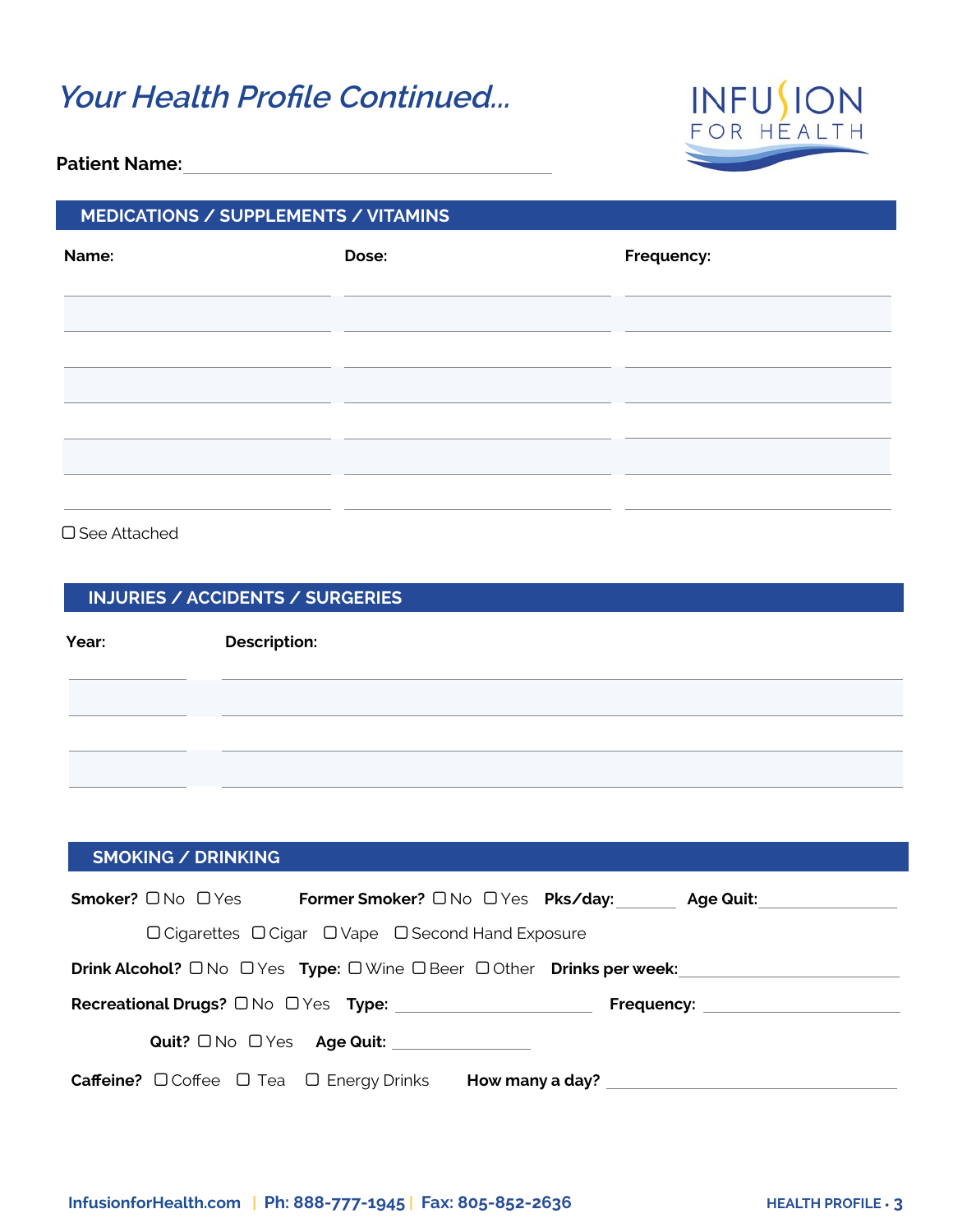| <b>Your Health Profile Continued</b><br><b>Patient Name:</b> | <b>INFUSION</b><br>FOR HEALTH                      |
|--------------------------------------------------------------|----------------------------------------------------|
| <b>FAMILY HISTORY</b>                                        |                                                    |
| <b>Mother: Medical History:</b>                              | $\Box$ Alive $\Box$ Deceased Age:<br>Cause:        |
| <b>Father:</b> Medical History:                              | $\Box$ Alive $\Box$ Deceased Age: $\Box$<br>Cause: |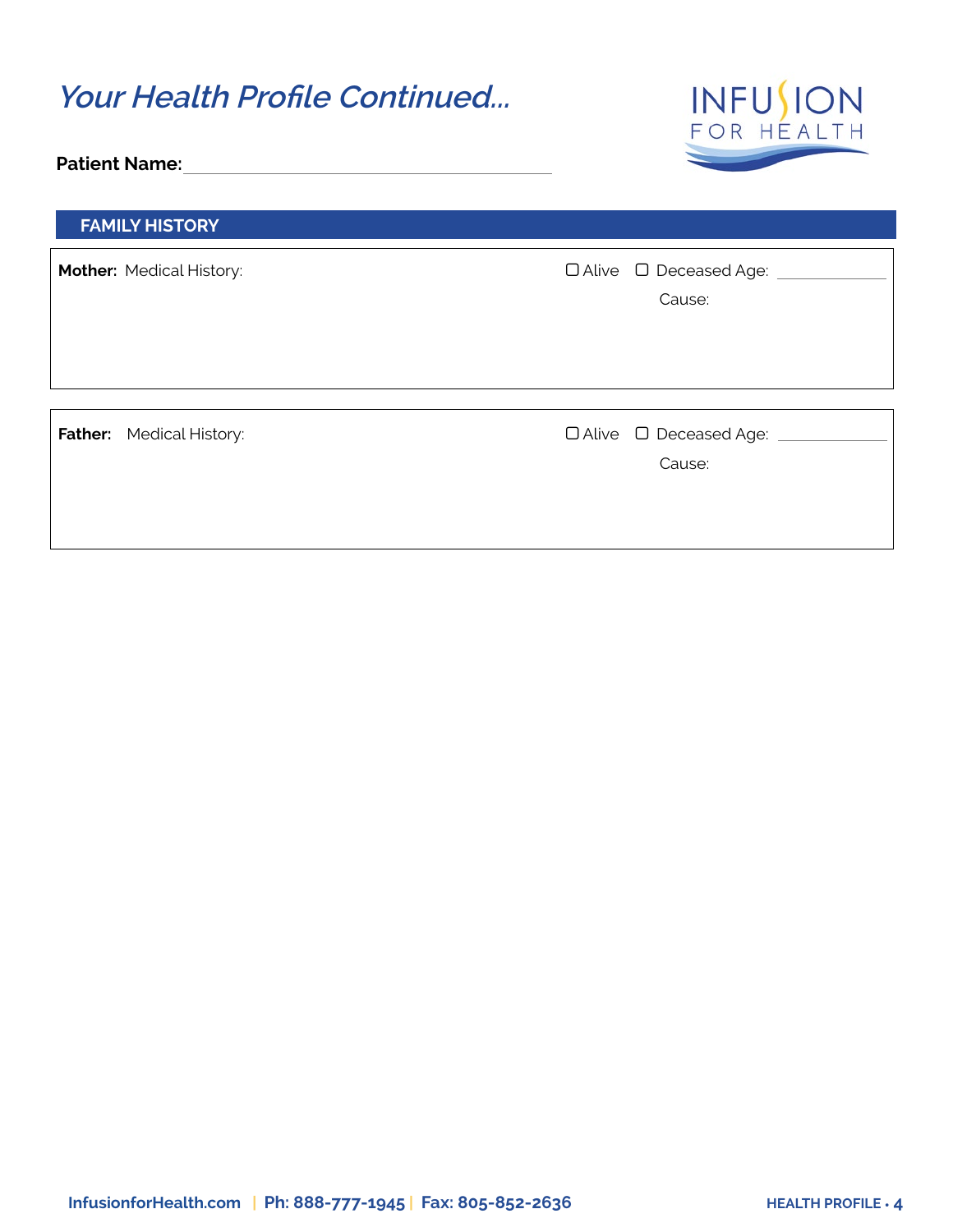# **IFH PC Financial Policy**



We would like to thank you for choosing Infusion for Health as your healthcare provider. Infusion for Health is committed to providing you with the best possible medical care. The following information outlines your financial responsibilities related to payment for professional services. By signing this document, you agree to the terms and conditions outlined in our financial policy.

### **For Our Patients with Medical Insurance Benefits:**

We participate in most major health plans. We have contracts with many PPO's, insurance companies and government agencies including Medicare. Our business office will submit claims for any services rendered to a patient who is a member of one of these plans and will assist you in any way we reasonably can to help get your claims paid. It is the patient's responsibility to provide all necessary information before leaving the office. If you have a secondary insurance, we will automatically file a claim with them as soon as the primary carrier has paid. Your insurance company may need you to supply certain information directly. It is your responsibility to comply with their request.

Please bring your insurance card with you at the time of your appointment.

If you are insured by a plan we do business with but don't have an insurance card with you, payment in full for each visit is required until we can verify your coverage.

If a patient is a member of an insurance plan with which we do not participate, payment in full is due at the time of service.

**If there is a change in your insurance, it is your responsibility to inform us of this change immediately. Lack of communication in change of insurance will be your responsibility and require a payment in full before the next treatment is rendered.**

### **Deductable / Co-Insurance:**

We require the collection of your applicable deductible or co-insurance, as required by your insurance at the time of service. For your convenience, we accept cash, checks or the following credit cards: Visa, MasterCard, Discover and American Express. If you do not have your agreed upon payment, your appointment may be rescheduled. This amount will be estimated before your appointment and will be collected at the time of service. Any outstanding balance on your account, after adjusting for all your insurance's responsibilities, will be billed to you**. Enrollment in a medication co-pay assistance program is the only exception to this policy.**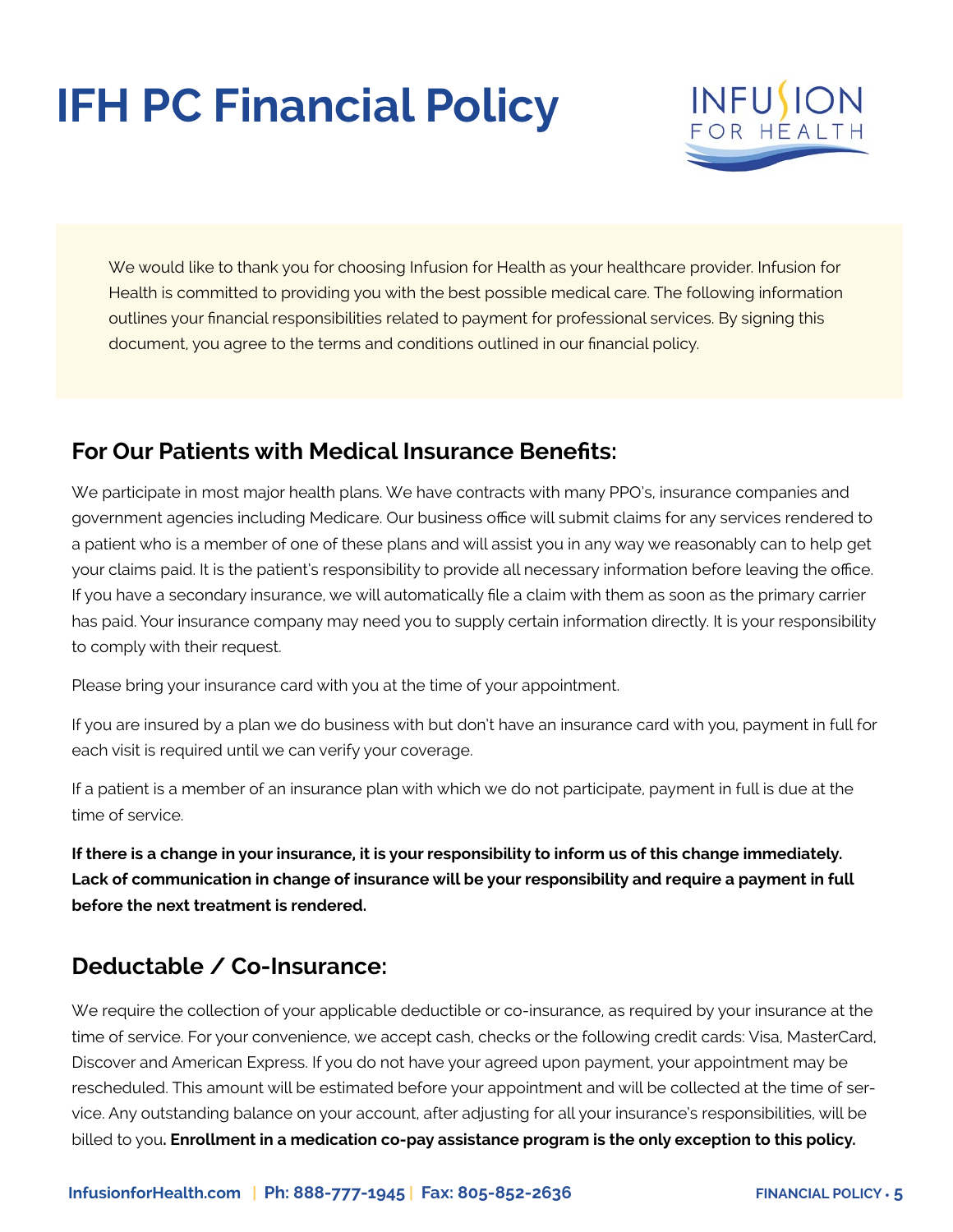## **IFH PC Financial Policy Continued...**



#### **Waiver of Patient Responsibility:**

It is the policy of Infusion for Health to treat all patients in an equitable fashion related to account balances. The practice will not waive, fail to collect, or discount coinsurance, deductibles, or other patient financial responsibilities in accordance with state and federal law, as well as participating agreements with payers. Full or partial financial responsibility may only be waived in accordance with the practice's Charity/Free Care Policy.

#### **Non-Covered and Out of Network Services:**

Medical services that are considered by your insurance company to be non-covered, out of network, or not medically necessary will be your responsibility.

#### **Coverage Changes:**

If your insurance changes, please notify us before your next visit so we can make the appropriate changes to help you receive the maximum benefits.

#### **For Our Patients with No Medical Insurance:**

If you do not have group or individual medical insurance, payment for all professional services is expected at the time of your visit. Please note, we do offer discounted fees for patients without health insurance.

**PAYMENT PLAN OPTIONS:** Please let us know if you are having difficulty paying your account. We may be able to help you by setting up a payment plan based on your financial hardship call (800) 369-9165 for assistance.

#### **Late Arrivals:**

**A patient who arrives more than 15 minutes after his/her appointment** is considered a late arrival. A late arrival, not considered to be the responsibility of Infusion for Health, will be registered and worked into the schedule as soon as possible. If the patient is more than 30 minutes late, the appointment may be rescheduled.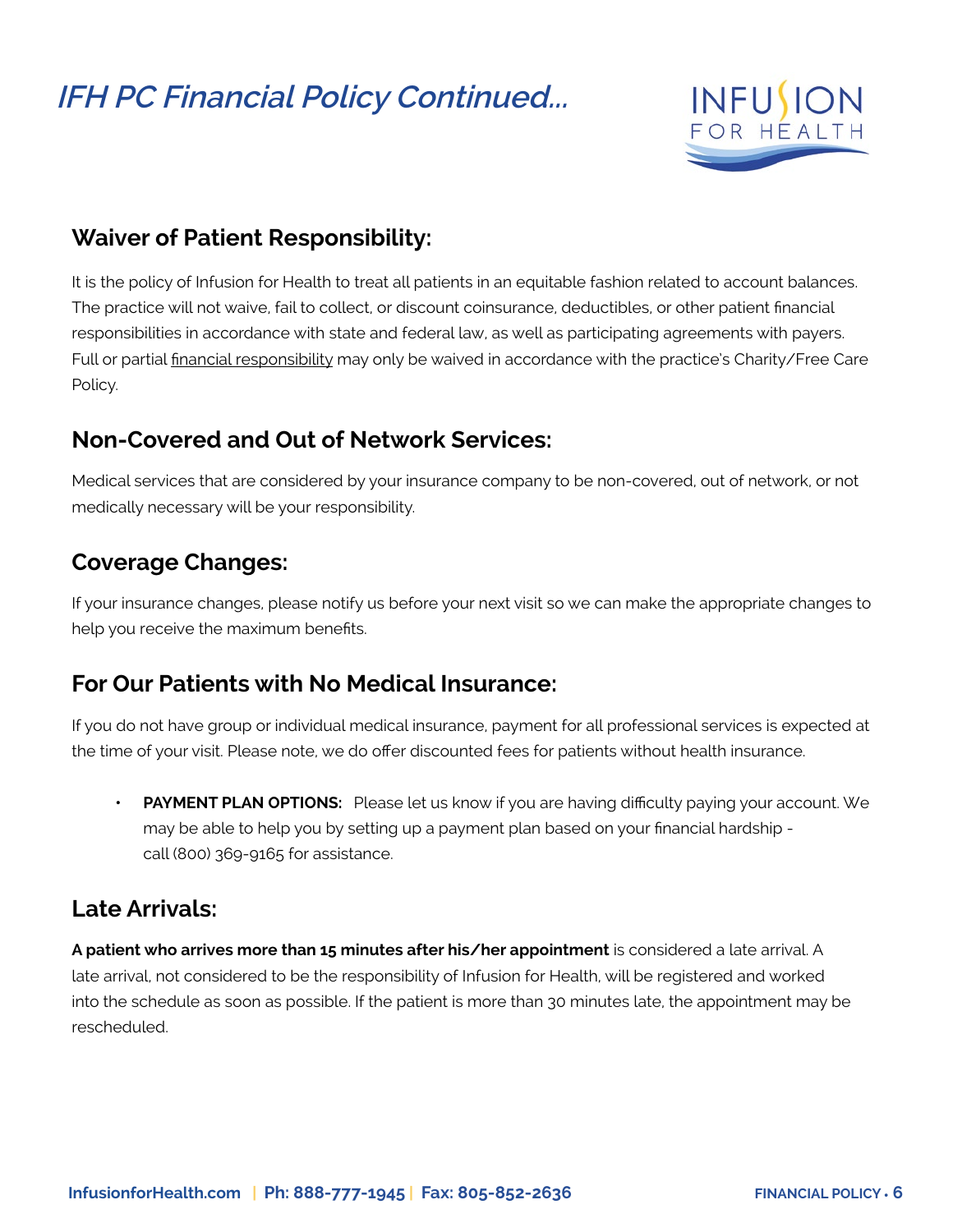## **IFH PC Financial Policy Continued...**



### **Appointment No-Shows:**

Any patient who fails to arrive for a scheduled appointment without canceling the appointment at least 24 hours prior to the scheduled time is considered a "no-show". **Please allow 24 hrs. to change or cancel your appointment to avoid a cancellation fee of \$50.00 for injections or \$100.00 for infusions**. A patient who fails to present themselves two times for scheduled appointments is considered a chronic no-show. A patient who is a no- show three times may be dismissed by Infusion for Health.

### **Delinquent Balance Appointment:**

Patients with a delinquent balance are required to make payment in full for future services. A delinquent account is defined as a patient balance **in excess of 120 days** if the patient has not made any payment or sought assistance via financial hardship during this time. If such payment is not made, services may be refused.

### **Non-Payment:**

All patient responsible balances that remain delinquent after 90 days, with no response to our requests for payment, may be referred to a collection agency. Please be aware that if a balance remains unpaid, you and/or your immediate family members may be discharged from this practice. If this is to occur, you will be notified by regular and certified mail that you have 30 days to find alternative medical care. During that 30-day period, we will only be able to treat you on an emergency basis.

**Thank you for understanding our financial policy. Please let us know if you have any questions or concerns.**

**Signature:** Date: **Date: Date: Date: Date: Date: Date: Date: Date: Date: Date: Date: Date: Date: Date: Date: Date: Date: Date: Date: Date: Date: Date: Date: Date: Date: Da**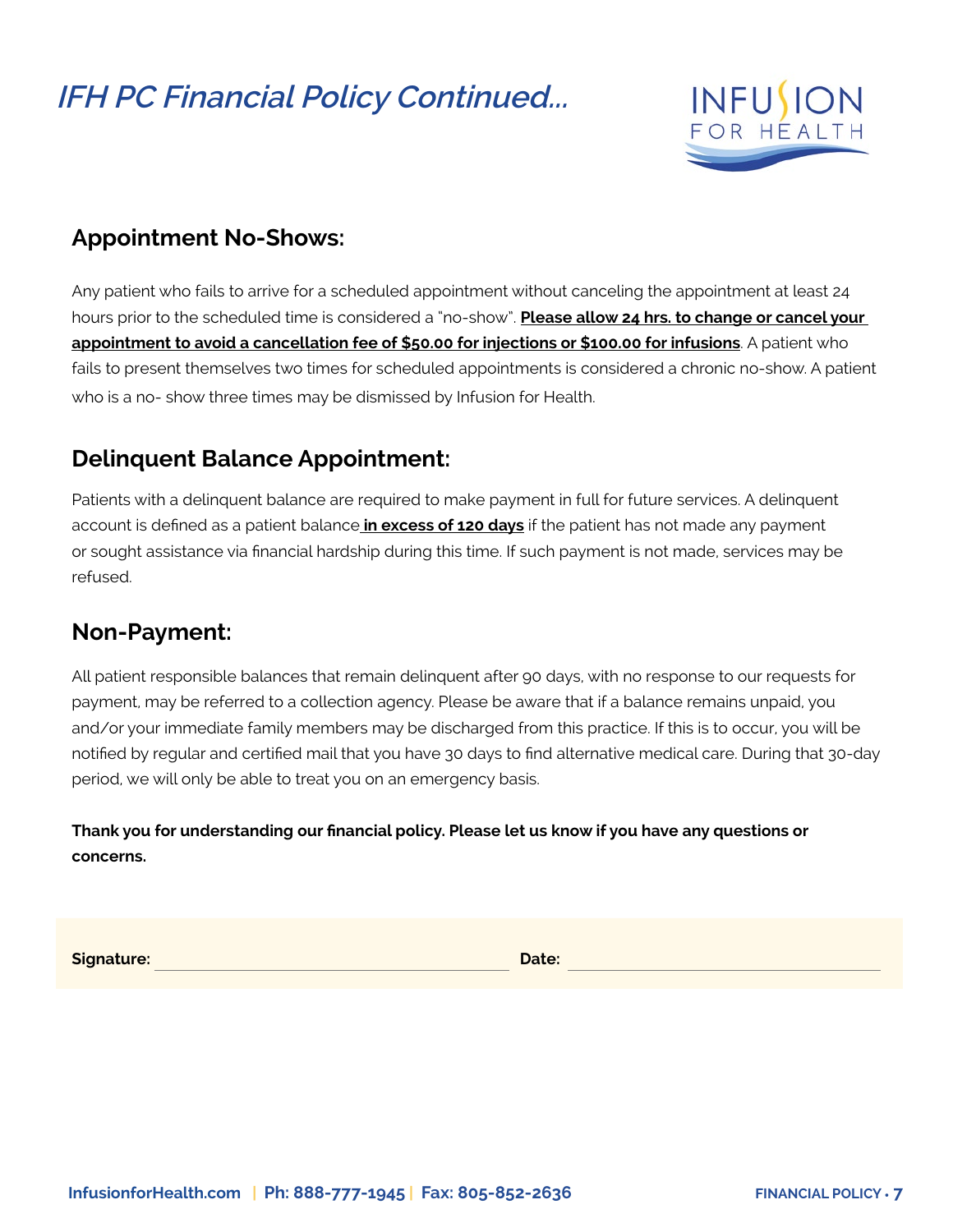# **Insurance Responsibilities**



| If you have                                                                                                                                     | <b>You are Responsible</b>                                                                                                                                                                                                                                                                                                                                                                                                                                                                  | <b>Our Staff Will</b>                                                                                                                                                                          |
|-------------------------------------------------------------------------------------------------------------------------------------------------|---------------------------------------------------------------------------------------------------------------------------------------------------------------------------------------------------------------------------------------------------------------------------------------------------------------------------------------------------------------------------------------------------------------------------------------------------------------------------------------------|------------------------------------------------------------------------------------------------------------------------------------------------------------------------------------------------|
| <b>Commercial Insurance</b><br>Also known as indemnity,<br>"regular" insurance, certain<br>% split between patients and<br>insurance companies. | For payment of the patient responsibility for all<br>infusion, injection, and or any other charges. This is<br>requested at the time of the office visit.                                                                                                                                                                                                                                                                                                                                   | Call your insurance company<br>ahead of time to determine<br>deductibles and coinsurance. File<br>an insurance claim as a courtesy<br>to you.                                                  |
| PPO plans with which we<br>have a contract.                                                                                                     | If the services you receive are covered by the plan:<br>All applicable deductibles and co-insurance<br>are requested at the time of the office visit. If the<br>services you receive are not covered by the plan:<br>Payment in full is requested at the time of the visit.                                                                                                                                                                                                                 | Call your insurance company<br>ahead of time to determine<br>deductibles, co-insurances, and<br>non-covered services for you.<br>File an insurance claim on your<br>behalf.                    |
| <b>Point of Service Plan or</b><br><b>Out of Network PPO</b>                                                                                    | For payment of the patient responsibility-<br>deductible, co-insurance, non-covered services.<br>This is requested at the time of the visit.                                                                                                                                                                                                                                                                                                                                                | Call your insurance company<br>ahead of time to determine out<br>of network benefits, deductibles,<br>co-insurance, and non-covered<br>services.<br>File an insurance claim on your<br>behalf. |
| <b>Medicare PPO</b><br>We are not contracted with<br>Medicare HMO                                                                               | If you have Regular Medicare, and have not met<br>your deductible, this is requested at the time of<br>the office visit.<br>Any services not covered by Medicare payment is<br>requested at the time of the visit.<br>If you have Medicare as primary, and also have a<br>secondary insurance: No payment is necessary at<br>the time of the visit.<br>If you have Medicare as primary, but no secondary<br>insurance: Payment of your 20% co-pay is<br>requested at the time of the visit. | File the claim on your behalf,<br>as well as any claims to your<br>secondary insurance.                                                                                                        |
| No Insurance                                                                                                                                    | Payment in full at the time of the visit.                                                                                                                                                                                                                                                                                                                                                                                                                                                   | Work with you to settle your<br>account. Please ask to speak with<br>the Billing Office staff if you need<br>assistance.                                                                       |
| <b>Signature:</b><br>Date:                                                                                                                      |                                                                                                                                                                                                                                                                                                                                                                                                                                                                                             |                                                                                                                                                                                                |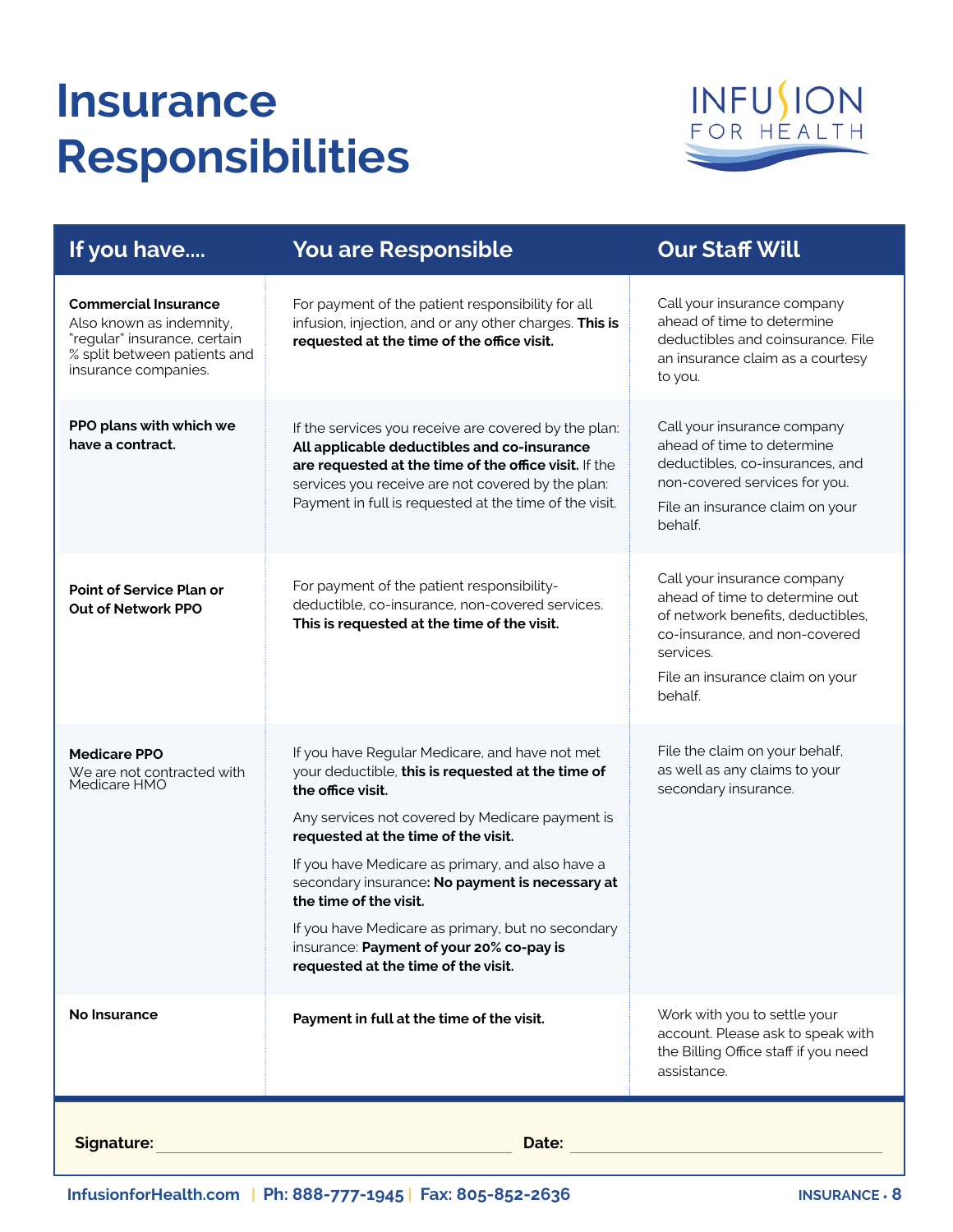# **HIPAA Privacy Practice**



HIPAA privacy rules give individuals the right to request a restriction on uses and disclosure of their protected health information (PHI). The individual is also provided the right to request confidential communication or that a communication PHI is made by alternative means, such as sending correspondence to the individual's office instead of the individual's home.

My signature below constitutes my acknowledgment that I have been advised of the HIPPA privacy rule.

| Signature:           | Date: |
|----------------------|-------|
| <b>Printed Name:</b> |       |

**If not signed by Patient, please indicate relationship:**

#### **Please advise us with whom we may share your information directly.**

Your medical records and health information are confidential and protected under HIPPA. We take the responsibility to secure your medical information seriously. No information will be given to any person unless they have your expressed authorization below: **PLEASE CHECK AND INDICATE NAME(S):**

**Durable Power of Attorney:**  $\Box$  No  $\Box$  Yes Who:

**Advance Directive:** □ No □ Yes

| <b>MARK</b> | <b>RELATIONSHIP</b> | <b>NAME &amp; PHONE #</b> |
|-------------|---------------------|---------------------------|
| $\Box$ Yes  | Spouse              |                           |
| $\Box$ Yes  | Parent              |                           |
| $\Box$ Yes  | Guardian            |                           |
| $\Box$ Yes  | Child               |                           |
| $\Box$ Yes  | Partner             |                           |
| $\Box$ Yes  | Other:              |                           |

**I wish to be contacted in the following manner (check all that apply):**

| <b>MARK</b> | <b>LEAVE MESSAGE?</b> | <b>METHOD</b> | PLEASE ENTER PHONE, FAX, OR EMAIL |
|-------------|-----------------------|---------------|-----------------------------------|
| $\Box$ Yes  | ПYes ПNo              | Home Phone    |                                   |
| $\Box$ Yes  | $\Box$ Yes $\Box$ No  | Work Phone    |                                   |
| $\Box$ Yes  | ПYes ПNo              | Cell Phone    |                                   |
| $\Box$ Yes  | $\Box$ Yes $\Box$ No  | Fax           |                                   |
| $\Box$ Yes  | $\Box$ Yes $\Box$ No  | Email         |                                   |
| $\Box$ Yes  | $\Box$ Yes $\Box$ No  | Other         |                                   |